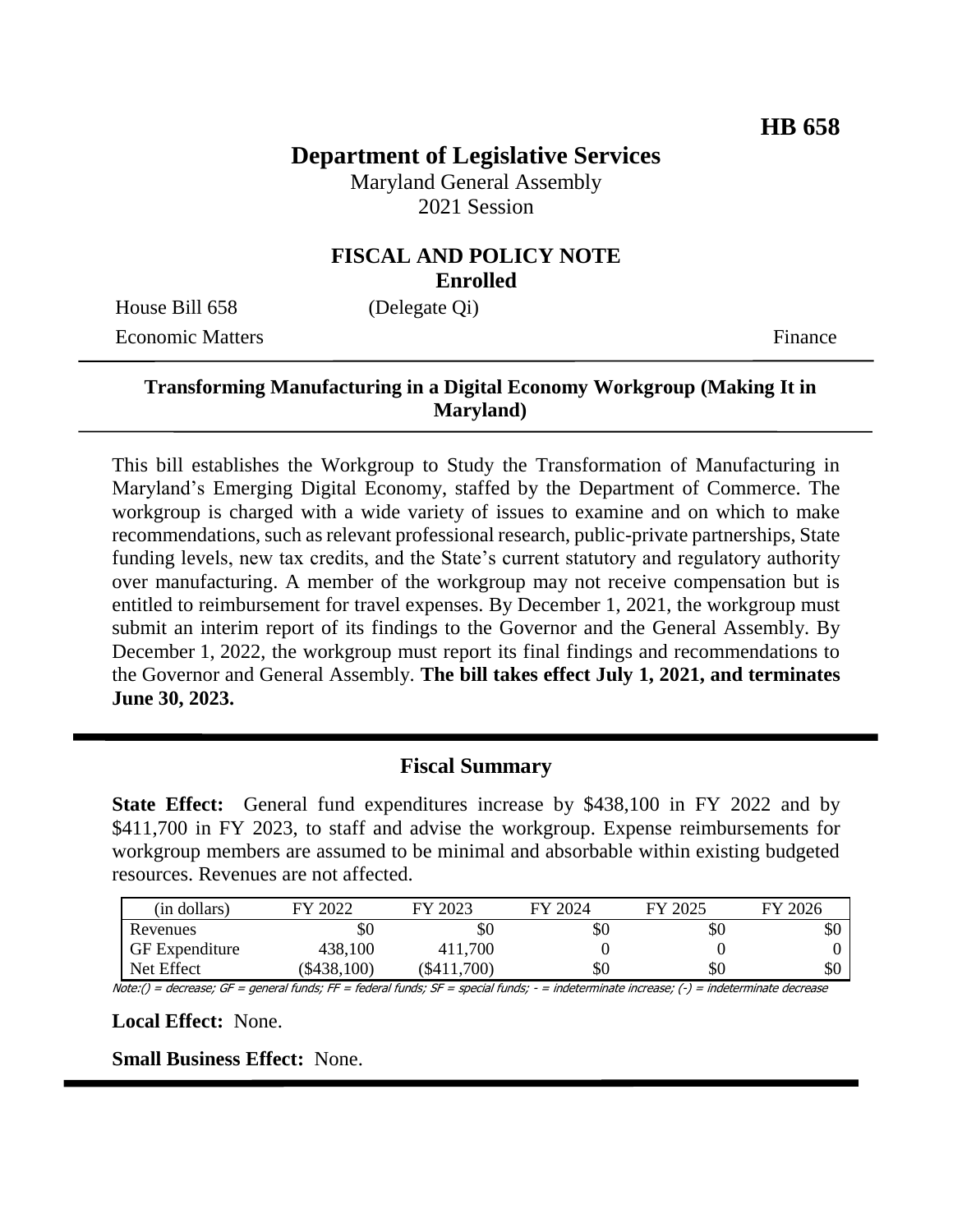## **Analysis**

## **Bill Summary:** The workgroup must:

- identify the new and emerging digital technologies that are shaping the work of the future, the education and skills needed, and the viable strategies for businesses to adopt these technologies;
- examine specified research conducted by the Massachusetts Institute of Technology on the relationships between emerging technologies and the workforce to enable a future of shared prosperity;
- examine existing financial resources available to manufacturers seeking to invest in Industry 4.0 (described below) technology;
- make recommendations to facilitate the State's robust entry into Industry 4.0 technology to improve the perception of manufacturing careers;
- examine new and viable tax credits and programs for manufacturers to be more competitive and marketable in the new digital economy;
- examine the State's current statutory and regulatory authority over manufacturing to examine potential reforms to attract new manufacturing businesses brought by Industry 4.0 to invest in the State's economy and workforce;
- recommend additional financial support delivery mechanisms, as needed, to enable State manufacturers to adopt Industry 4.0 technology and enhance the ability of industry service providers to increase the scope of their industry support;
- propose annual State funding to create a statewide training program to address the growing skills gap in the manufacturing workforce; and
- develop recommendations for long-term private-public partnerships between educational institutions and manufacturers to develop curriculums that address the rapidly changing needs of the manufacturing industry.

**State Expenditures:** Given the extensive and groundbreaking nature of the workgroup's charge and the variety of issues it is tasked with evaluating, Commerce advises that it requires both a part-time contractual staff person and significant assistance from consultants to support the workgroup's work. The Department of Legislative Services concurs with this assessment.

Accordingly, general fund expenditures increase by \$438,105 in fiscal 2022, which accounts for the bill's July 1, 2021 effective date and the breadth of work to be undertaken.

HB 658/ Page 2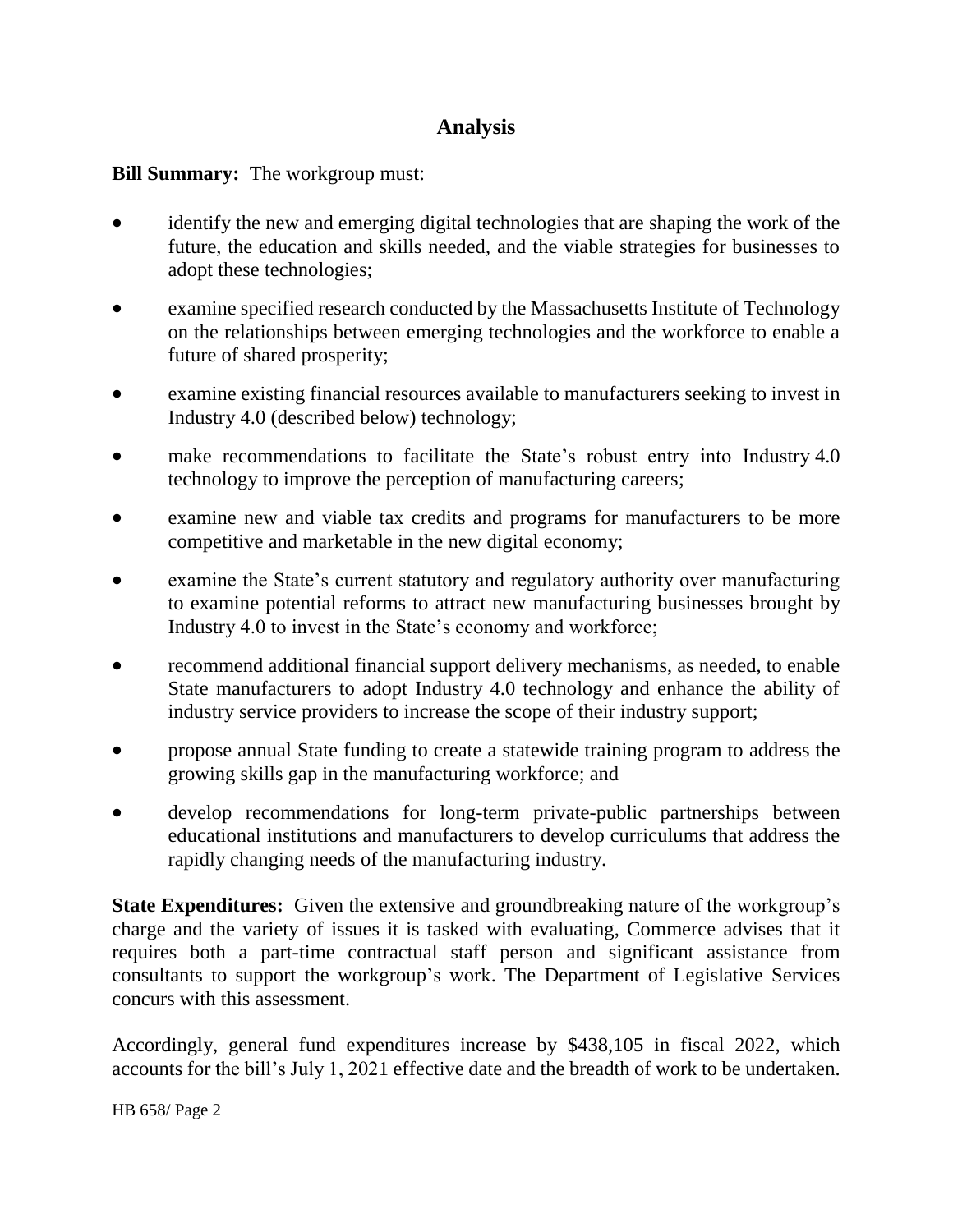This estimate reflects the cost of hiring one *half-time* contractual employee to staff the workgroup and coordinate with the consultant. It includes a salary, fringe benefits, one-time start-up costs, ongoing operating expenses, and one-half of the estimated \$788,000 total consultant cost.

| \$438,105 |
|-----------|
| 5,745     |
| 394,000   |
| \$38,360  |
| 0.5       |
|           |

Fiscal 2023 expenditures of \$411,741 reflect the continuation of the part-time contractual position through December 2022 (when the workgroup's report is due), ongoing operating expenses, and the other half of the total consultant cost. Actual costs in fiscal 2022 and 2023 depend on the timing of payments made to the consultant, which may vary from this estimate.

This estimate does not include any health insurance costs that could be incurred for specified contractual employees under the State's implementation of the federal Patient Protection and Affordable Care Act.

**Additional Comments:** "Industry 4.0" is a term used to capture the way emerging technologies will affect the manufacturing industry in the future. The concept focuses on interconnectivity, automation, artificial intelligence, robotics, 3D printing, machine learning, and real-time data.

## **Additional Information**

**Prior Introductions:** A similar bill, SB 369 of 2020, received a hearing in the Senate Finance Committee, but no further action was taken. Its cross file, HB 804, received an unfavorable report from the House Economic Matters Committee.

**Designated Cross File:** SB 444 (Senator West) - Finance.

**Information Source(s):** Department of Commerce; University System of Maryland; Department of Legislative Services